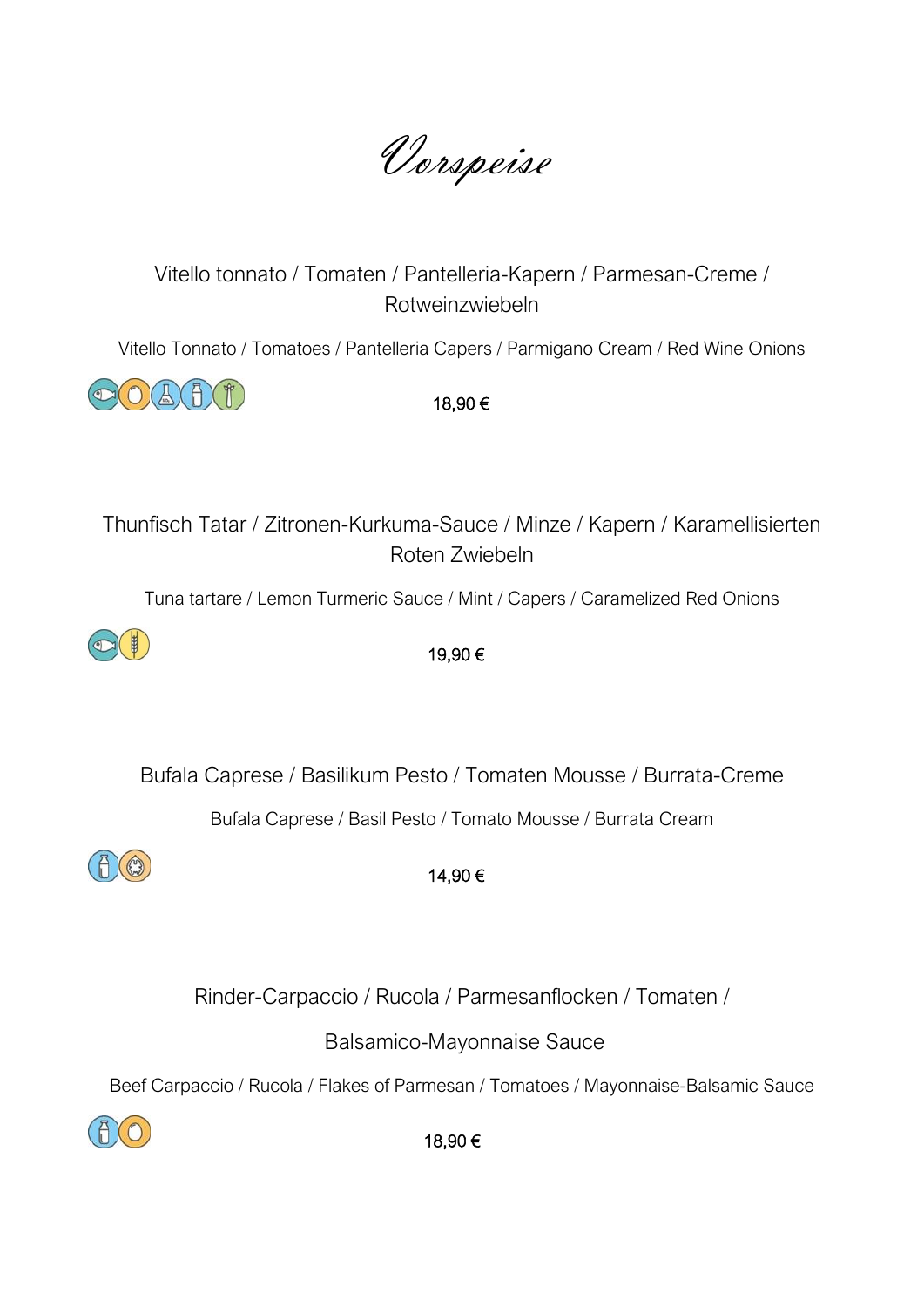

Cold cuts and cheeses / caramelized onions-carrots-celery



19,90 €

Frittierte Calamaretti / Safran-Zitronen-creme / Campari-Gelee Fried Baby Squid / Saffron Lemon Cream / Campari jelly

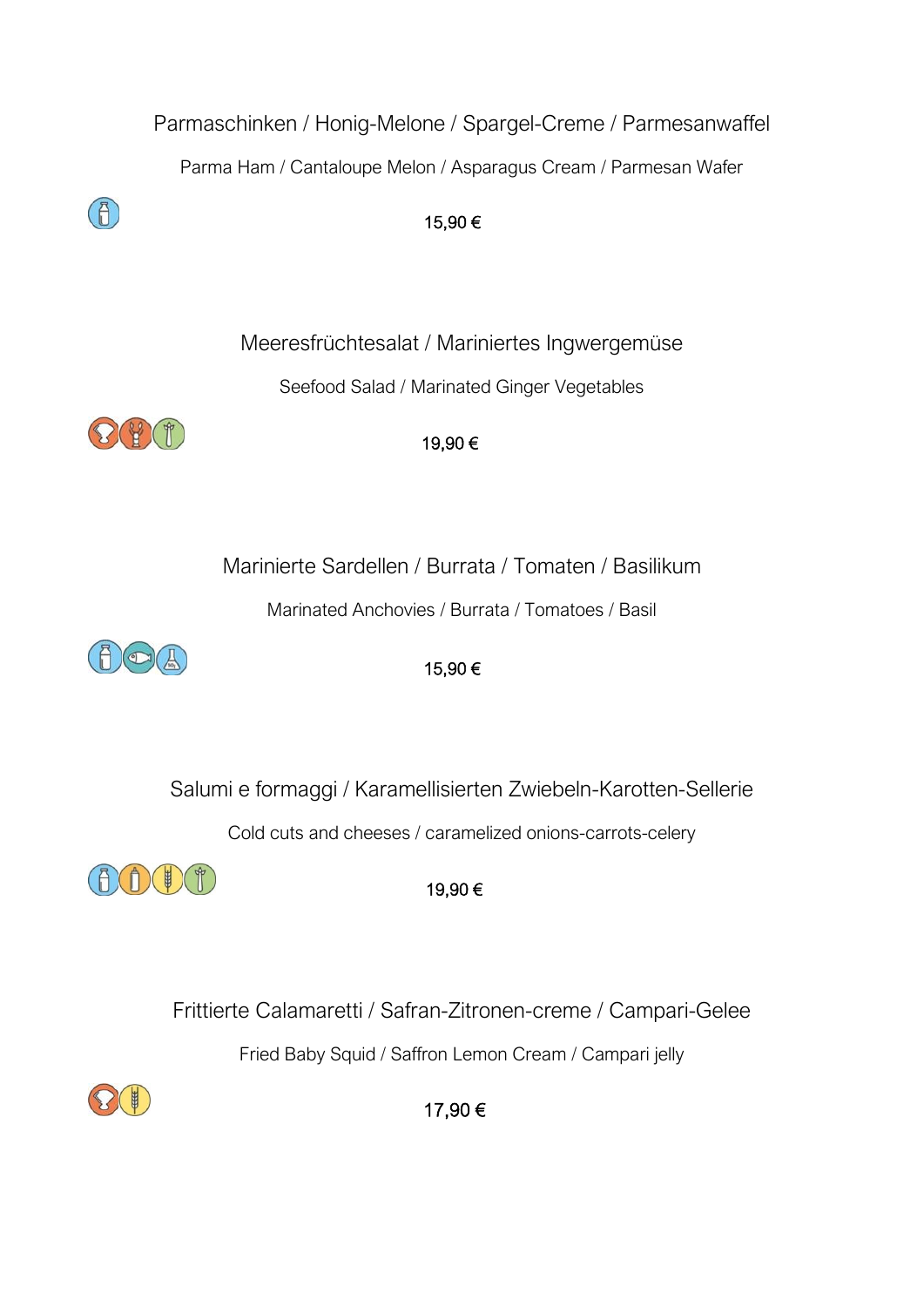Pastagerichte

# Orecchiette / Kirschtomaten-Mousse / Burrata-Creme / Basilikum Orecchiette / Cherry-Tomato Mousse / Burrata cream / Basil



14,90 €

Frittierter Lasagna / Paprikacreme / Salsiccia / Frischkäse /

Kartoffel-Mousse / Minze

Fried Lasagna / Peppers cream / Salsiccia / Fresh Cheese / Potato-Creme / Mint



19,90 €

Paccheri / Frische Thunfisch Ragout / Kirschtomaten / Kapern / Karamellisierten Roten Zwiebeln

Paccheri / Fresh Tuna Sauce / Capers / Caramelized Red Onions

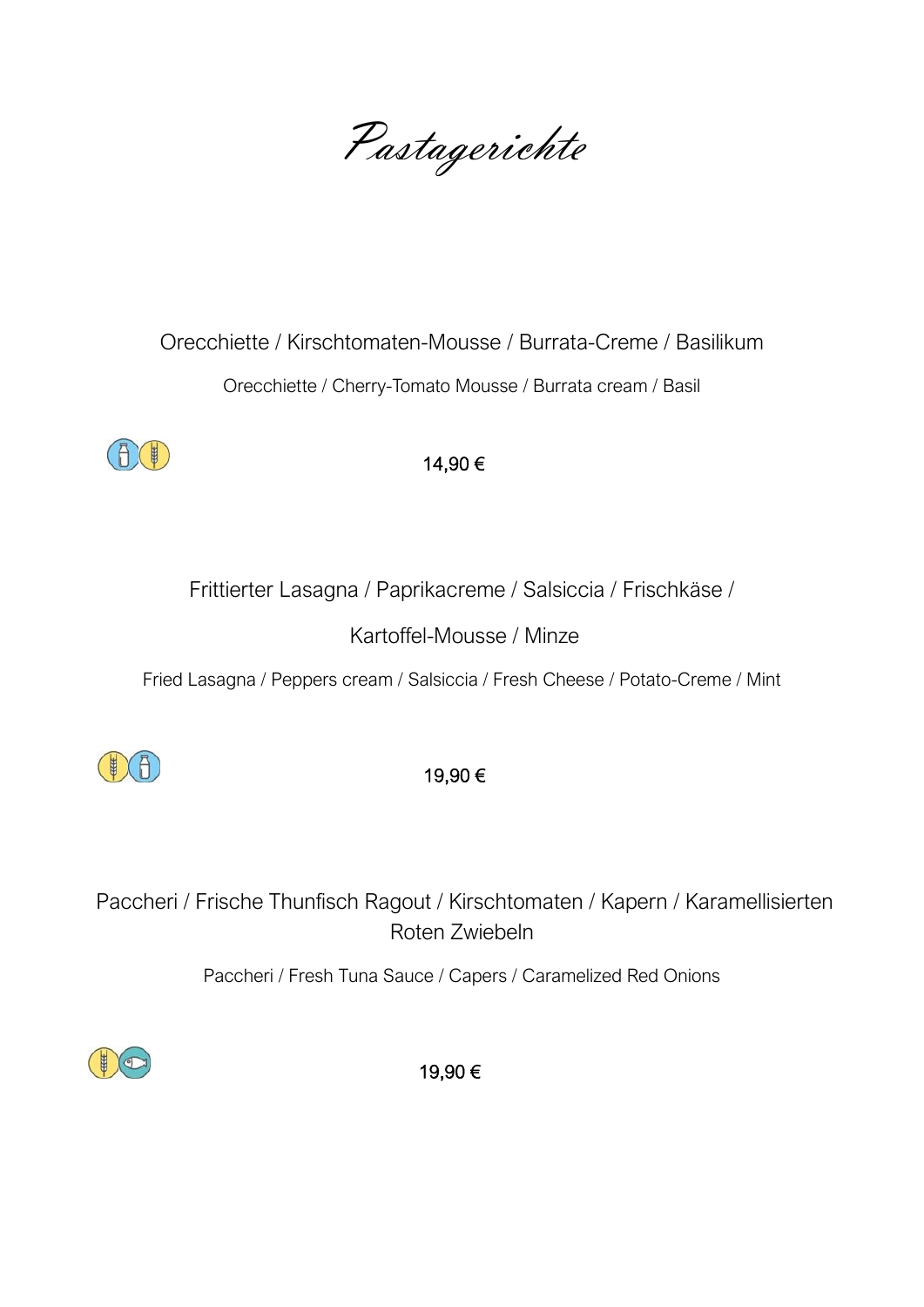Hauptgang

Kurz gebratener Thunfisch / Pistazienkruste / Zitrone-Karotten-Julienne / Joghurtsauce

Pan-Fried Tuna / Pistachio Crust / Lemon carrot julienne / Yogurt Sauce



#### 27,90 €

Gegrillter Oktopus / Kichererbsencreme / Rucola / Frischkäse-Tropfen

Grilled Octopus / Chickpea Cream / Rucola / Fresh Cheese /



#### 26,90 €

Doradenfilet / Zucchini-Flan / Fischfond / Kartoffeln / Tomaten Confit

Sea Bream Fillet / Zucchini Flan / Fish Stock / Potatoes / Confit Tomatoes



## 25,90 €

Rinderfilet / Rotwein Reduktion / Rosmarinkartoffeln

Beef Filet / Red Wine Reduction / Rosemary Potatoes

## 36,90 €

Cotoletta alla Milanese / Rote-Bete-Mayonnaise / Safrancreme / Stampfkartoffeln

Cotoletta alla Milanese / Beetroot mayonnaise / Saffron Cream / Mashed potatoes

## 26,90 €

Rindersteak / Parmesancreme / Gegrillte Tomaten / Salbei

Beef Steak / Parmesan Cream / Grilled Tomatoes / Sage



 $\mathbb{R}$